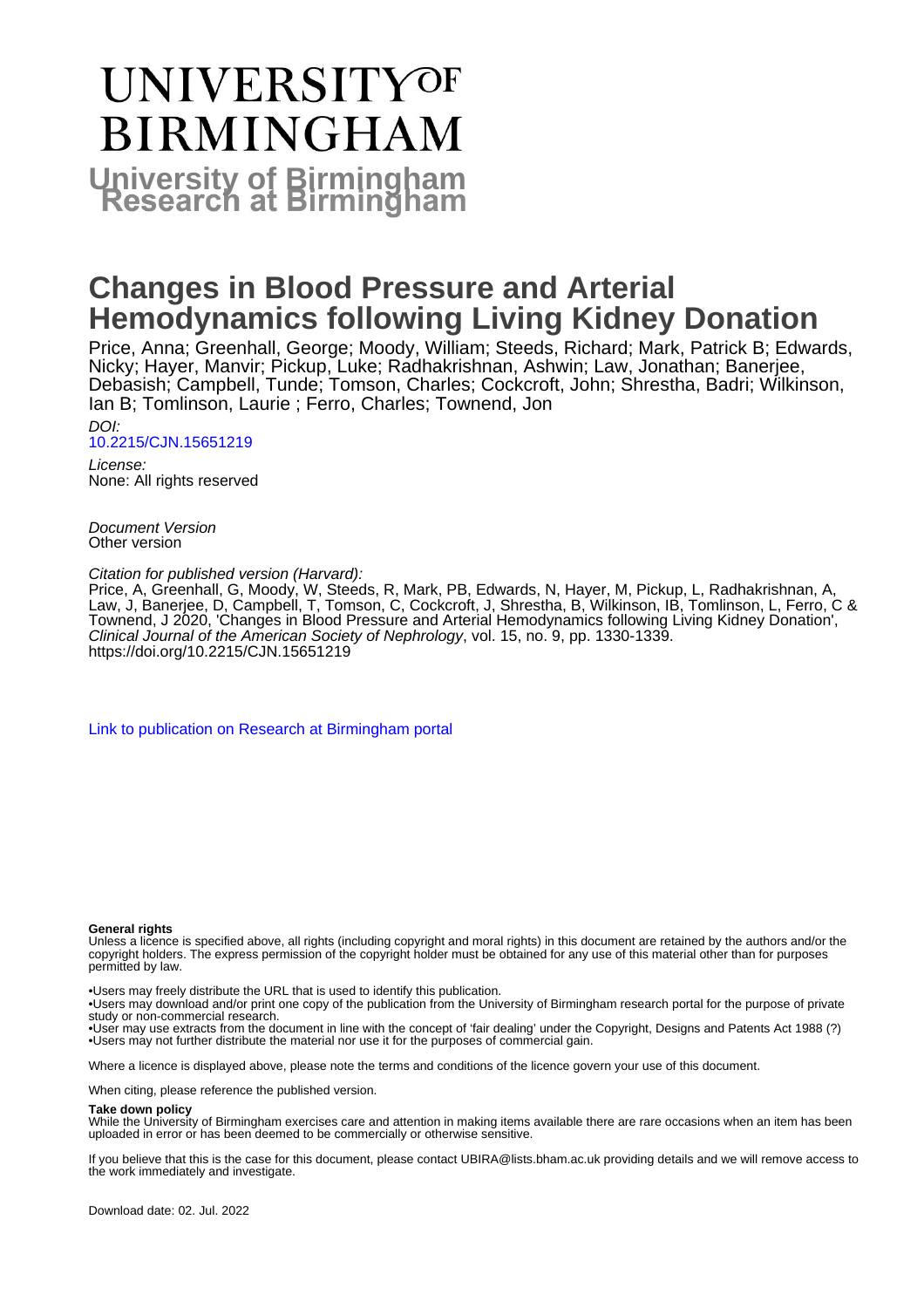# **Supplemental data**

### **Table of Contents**

Table S1: Baseline characteristics of patients who were lost to follow up compared to those who continued the study.

**Table S2:** Baseline patient demographics of the whole cohort recruited.

**Table S3:** Baseline biochemical and hemodynamic characteristics of the whole cohort recruited.

**Table S4:** Linear regression model: Association between 12 month change in adjusted pulse wave velocity and kidney donation, age, sex and smoking status.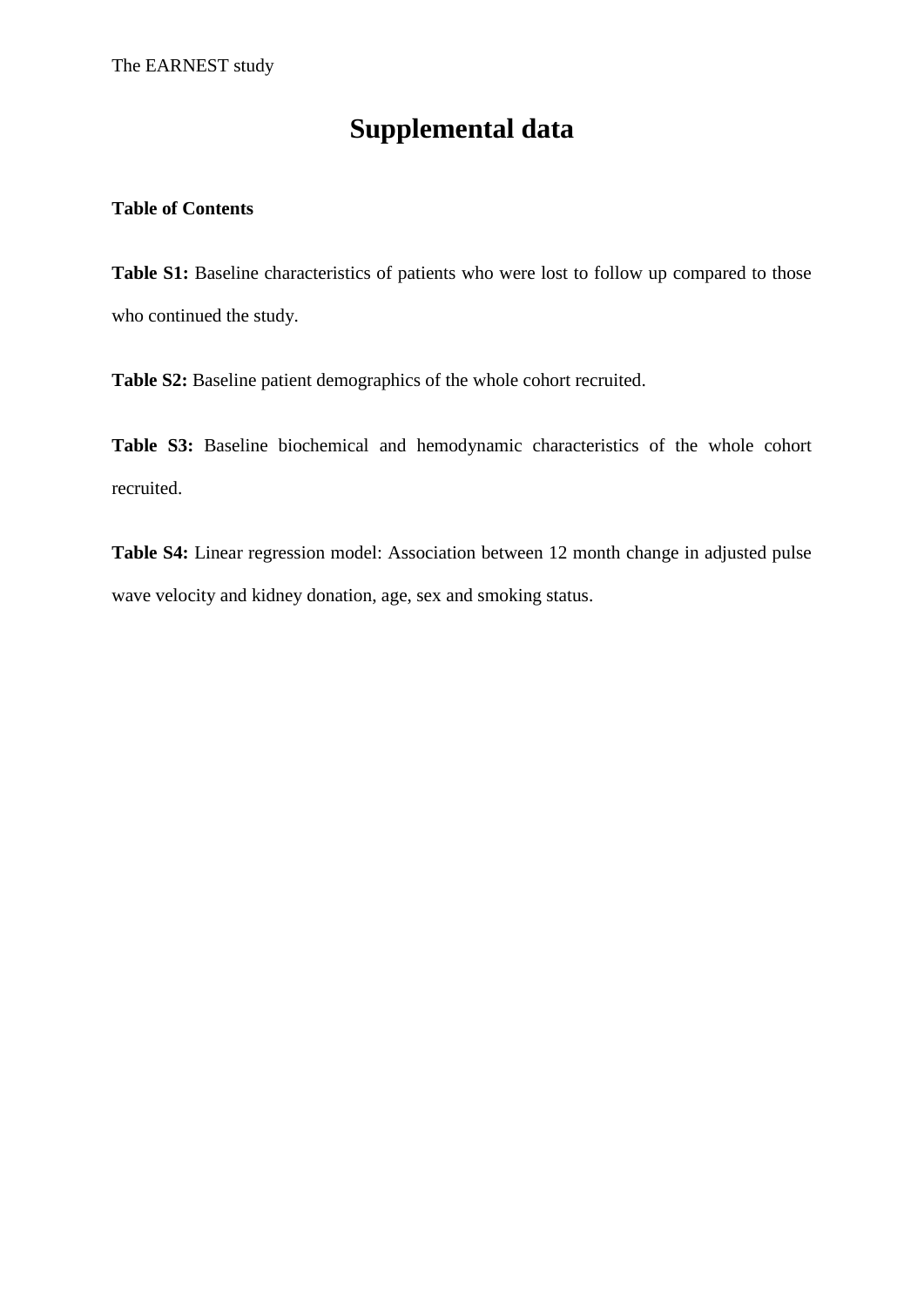Table S1: Baseline characteristics of patients who were lost to follow up compared to those who continued the study.

| <b>Baseline</b><br>characteristics  | <b>Attended follow</b><br>up                              |                                                                  | $P$ value*                                                  |                                                             |       |
|-------------------------------------|-----------------------------------------------------------|------------------------------------------------------------------|-------------------------------------------------------------|-------------------------------------------------------------|-------|
|                                     | All=306 (68%)                                             | All=141 (32%)                                                    | <b>Donors</b><br>$n=78$                                     | <b>Controls</b><br>$n=63$                                   |       |
| <b>Living kidney</b><br>donor       | 168(55)                                                   | 78 (55)                                                          |                                                             |                                                             | 0.93  |
| Sex (male)                          | 135(44)                                                   | 50(35)                                                           | 28 (36)                                                     | 22(35)                                                      | 0.40  |
| Age (years)                         | $50 \pm 13$                                               | $47 \pm 13$                                                      | $50 \pm 12$                                                 | $44 \pm 12$                                                 | 0.05  |
| Race                                | Caucasian=285 (93)<br>Non-white=17 (6)<br>Unknown= $4(1)$ | Caucasian= $108(77)$<br>Non-white= $17(12)$<br>Unknown= $16(11)$ | Caucasian=64 (82)<br>Non-white= $4(5)$<br>Unknown= $10(13)$ | Caucasian=44 (70)<br>Non-white= $13(21)$<br>Unknown= $6(9)$ | 0.04  |
| Weight (kg)                         | $75.1 \pm 13.6$                                           | $76.4 \pm 13.6$                                                  | $77.2 \pm 13$                                               | $75.2 \pm 13$                                               | 0.38  |
| eGFR<br>(ml/min/1.73 <sup>2</sup> ) | $93 \pm 15$                                               | $97 \pm 15$                                                      | $96 \pm 15$                                                 | $99 \pm 14$                                                 | 0.008 |
| <b>History of</b><br>hypertension   | 26(9)                                                     | 9(6)                                                             | 7(9)                                                        | 2(3)                                                        | 0.08  |
| Anti-<br>hypertensive<br>usage      | 27(19)                                                    | 8(6)                                                             | 6(8)                                                        | 2(3)                                                        | 0.04  |
| <b>Current or ex-</b><br>smoker     | 112(37)                                                   | 68 (48)                                                          | 39(50)                                                      | 29(46)                                                      | 0.006 |
| <b>ACE/ARB</b><br>usage             | 8(3)                                                      | 2(1)                                                             | $\mathbf{1}$                                                | $\mathbf{1}$                                                | 0.29  |
| Calcium<br>channel<br>blocker usage | 10(3)                                                     | 4(3)                                                             | 3(4)                                                        | 1(1)                                                        | 0.62  |

ACE; Angiotensin Converting Enzyme. ARB; Angiotensin receptor blocker. eGFR; estimated glomerular filtration rate.

\* A comparison was made between all those lost to follow up n=141 compared to all those who followed up n=306. Categorical variables are presented as n (valid %) and were analysed using Chi squared tests. Continuous data are represented as mean ± standard deviation if normally distributed and were analysed using independent samples *t*-tests.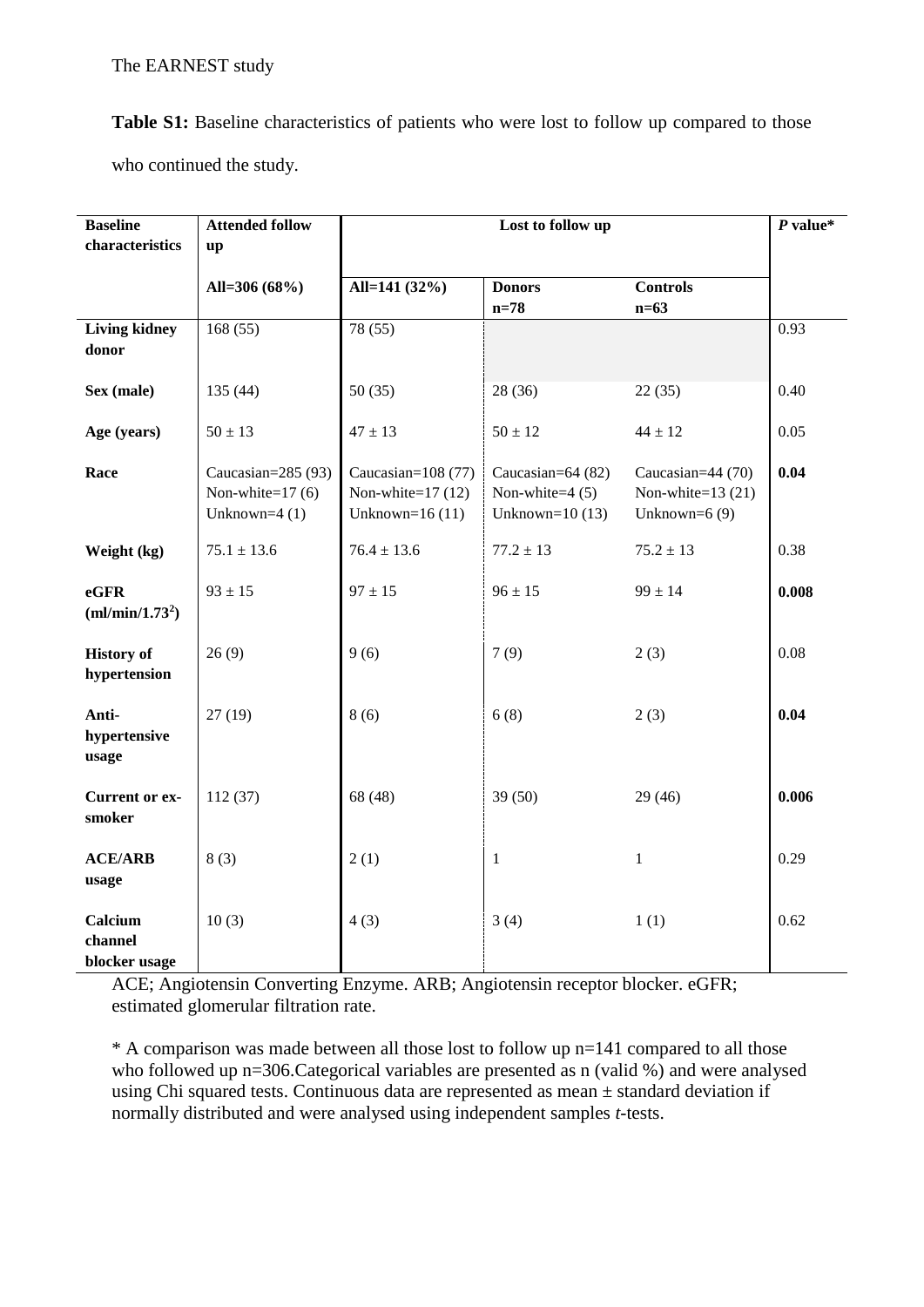| <b>Variable</b>                             | <b>Controls</b>      | <b>Donors</b>      | P value $\dagger$ |  |
|---------------------------------------------|----------------------|--------------------|-------------------|--|
| Sample size $=n$                            |                      |                    |                   |  |
|                                             |                      |                    |                   |  |
|                                             |                      |                    |                   |  |
| Male sex                                    | 79 (39)              | 106(43)            | 0.40              |  |
| Donors $n=246$                              |                      |                    |                   |  |
| Controls $n=201$<br>Age, years              | $47 \pm 14$          | $51 \pm 12$        | 0.003             |  |
| Donors n=239                                |                      |                    |                   |  |
| Controls $n=195$                            |                      |                    |                   |  |
| Race                                        | Caucasian= $171(85)$ | Caucasian=222 (90) | 0.04              |  |
| Donors $n=246$                              | Non-white= $21(10)$  | Non-white= $13(5)$ |                   |  |
| Controls n=201                              | Unknown= $9(5)$      | Unknown= $11(5)$   |                   |  |
| Previous history of hypertension            | 11(6)                | 24(10)             | 0.08              |  |
| Donors $n=232$                              |                      |                    |                   |  |
| Controls $n=194$                            |                      |                    |                   |  |
| Anti-hypertensive usage                     | 11(7)                | 24(14)             | 0.04              |  |
| Donors $n=173$                              |                      |                    |                   |  |
| Controls $n=159$                            |                      |                    |                   |  |
| <b>ACE/ARB</b> usage                        | 5(2)                 | 7(3)               | 0.67              |  |
| Donors $n=246$                              |                      |                    |                   |  |
| Controls $n=201$                            |                      |                    |                   |  |
| Calcium channel blocker usage               | 5(2)                 | 9(4)               | 0.62              |  |
| Donors $n=246$                              |                      |                    |                   |  |
| Controls $n=201$                            |                      |                    |                   |  |
| eGFR (ml/min/1.73 <sup>2</sup> ) $\ddagger$ | $96 \pm 15$          | $93 + 15$          | 0.04              |  |
| Donors n=231                                |                      |                    |                   |  |
| Controls $n=181$                            |                      |                    |                   |  |
| Weight, kg                                  | $74.8 \pm 13.8$      | $76 \pm 13.5$      | 0.38              |  |
| Donors $n=237$                              |                      |                    |                   |  |
| Controls $n=193$                            |                      |                    |                   |  |
| <b>Current or ex-smoker</b>                 | 67(33)               | 113(46)            | 0.007             |  |
| Donors $n=246$                              |                      |                    |                   |  |
| Controls $n=193$                            |                      |                    |                   |  |
| <b>Normalised isotopic GFR</b>              | $89 \pm 13$          | $89 \pm 12$        | 0.88              |  |
| (ml/min/1.73m <sup>2</sup> )                |                      |                    |                   |  |
| Donors $n=115$                              |                      |                    |                   |  |
| Controls $n=24$                             |                      |                    |                   |  |

## **Table S2:** Baseline patient demographics of the whole cohort recruited.

ACE; Angiotensin Converting Enzyme. ARB; Angiotensin receptor blocker. CKD; Chronic Kidney Disease. eGFR; Estimated Glomerular Filtration Rate.

447 participants recruited into the study with valid data sets are represented.

† Categorical variables are presented as n (valid %) and were analysed using Chi squared tests for categorical variables. Continuous data are represented as mean ± standard deviation if normally distributed and were analysed using independent samples *t*-tests. **‡** eGFR was calculated using the Chronic Kidney Disease Epidemiology Collaboration (CKD-EPI) equation (2009).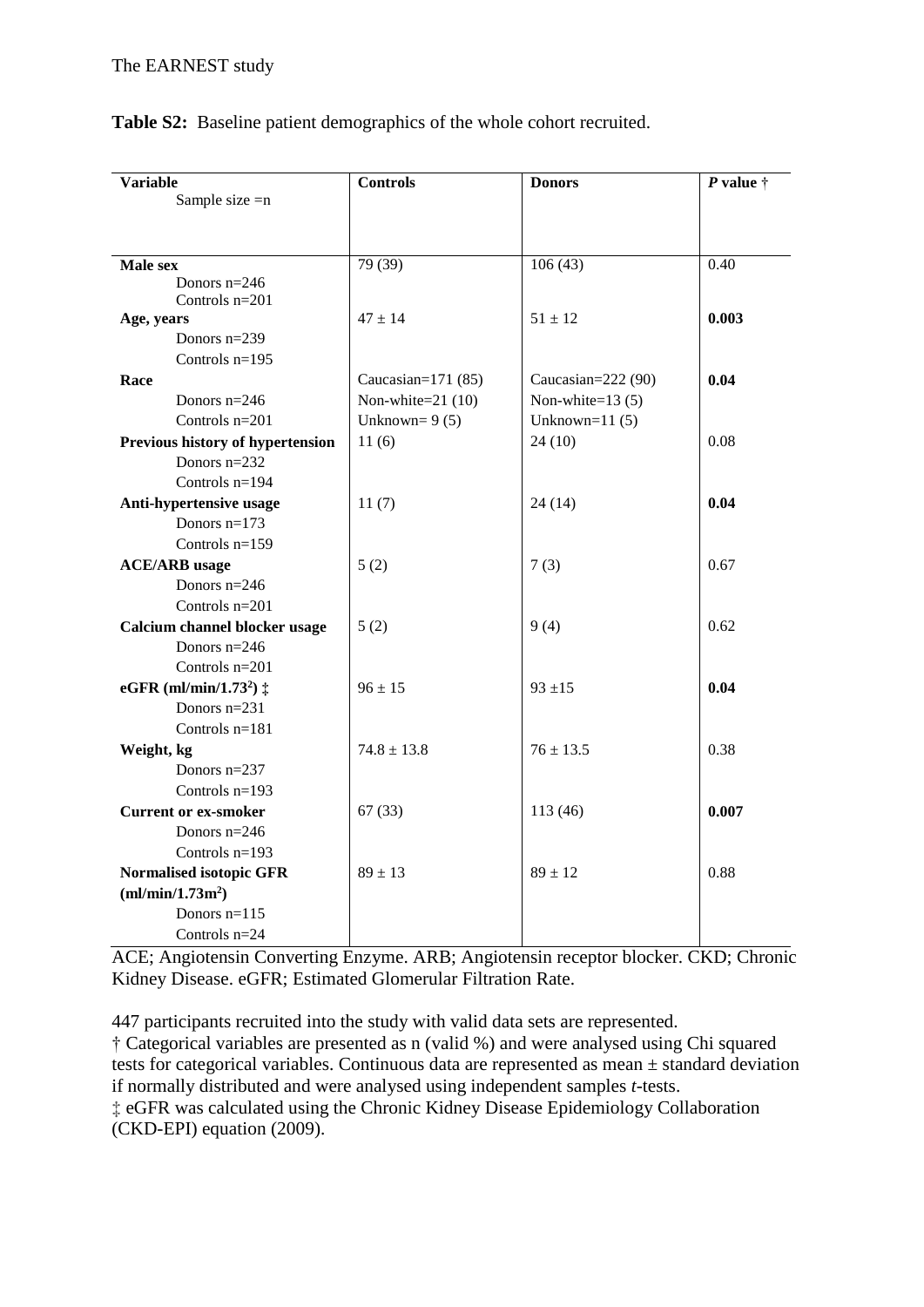|             |  | <b>Table S3:</b> Baseline biochemical and haemodynamic characteristics of the whole cohort |  |  |  |
|-------------|--|--------------------------------------------------------------------------------------------|--|--|--|
| recruited.* |  |                                                                                            |  |  |  |

| 0.15<br>Sodium (meq/L)<br>$141 \pm 2$<br>$140 \pm 2$<br>Donors $n=232$<br>Controls $n=184$<br>0.04<br>Potassium (meq/L)<br>$4.2 \pm 0.3$<br>$4.3 \pm 0.3$<br>Donors $n=231$<br>Controls $n=183$<br>0.66<br>Urea $(mg/dL)$<br>$30 \pm 8$<br>$30 \pm 8$<br>Donors $n=232$<br>Controls $n=184$<br>$0.8 \pm 0.2$<br>$0.8 \pm 0.2$<br>0.29<br>Creatinine (mg/dL)<br>Donors $n=232$<br>Controls $n=182$<br>$4.6 \pm 0.5$<br>$4.3 \pm 0.4$<br>0.006<br>Albumin (g/dL)<br>Donors $n=217$<br>Controls $n=183$<br>Corrected calcium (mg/dL)<br>$9.2 \pm 0.4$<br>0.24<br>$9.2 \pm 0.4$<br>Donors $n=217$<br>Controls $n=183$<br>Phosphate (mg/dL)<br>$3.4 \pm 0.6$<br>0.15<br>$3.4 \pm 0.6$<br>Donors $n=198$<br>Controls $n=175$<br>0.64<br>Magnesium (mg/dL)<br>$2.8 \pm 0.3$<br>$2.8 \pm 0.3$<br>Donors $n=123$<br>Controls $n=114$<br>Uric acid (mg/dL)<br>$4.8 \pm 1.1$<br>$5.0 \pm 1.2$<br>0.18<br>Donors $n=121$<br>Controls $n=127$<br>Urine albumin: creatinine<br>$27 \pm 57$<br>$25 \pm 47$<br>0.78<br>ratio $(mg/g)$<br>Donors $n=126$<br>Controls $n=125$<br><b>Seated office systolic BP</b><br>$126 \pm 14$<br>0.64<br>$125 \pm 16$<br>(mmHg)<br>Donors $n=234$<br>Controls $n=195$<br>$78 \pm 9$<br>0.19<br><b>Seated office diastolic BP</b><br>$77 \pm 10$<br>(mmHg)<br>Donors $n=233$<br>Controls $n=194$<br>Ambulatory day systolic BP<br>$123 \pm 10$<br>$124 \pm 10$<br>0.56<br>(mmHg)<br>Donors $n=174$<br>Controls $n=158$ | <b>Variable</b> | <b>Controls</b> | <b>Donors</b> | P value $\dagger$ |
|-----------------------------------------------------------------------------------------------------------------------------------------------------------------------------------------------------------------------------------------------------------------------------------------------------------------------------------------------------------------------------------------------------------------------------------------------------------------------------------------------------------------------------------------------------------------------------------------------------------------------------------------------------------------------------------------------------------------------------------------------------------------------------------------------------------------------------------------------------------------------------------------------------------------------------------------------------------------------------------------------------------------------------------------------------------------------------------------------------------------------------------------------------------------------------------------------------------------------------------------------------------------------------------------------------------------------------------------------------------------------------------------------------------------------------------------|-----------------|-----------------|---------------|-------------------|
|                                                                                                                                                                                                                                                                                                                                                                                                                                                                                                                                                                                                                                                                                                                                                                                                                                                                                                                                                                                                                                                                                                                                                                                                                                                                                                                                                                                                                                         |                 |                 |               |                   |
|                                                                                                                                                                                                                                                                                                                                                                                                                                                                                                                                                                                                                                                                                                                                                                                                                                                                                                                                                                                                                                                                                                                                                                                                                                                                                                                                                                                                                                         |                 |                 |               |                   |
|                                                                                                                                                                                                                                                                                                                                                                                                                                                                                                                                                                                                                                                                                                                                                                                                                                                                                                                                                                                                                                                                                                                                                                                                                                                                                                                                                                                                                                         |                 |                 |               |                   |
|                                                                                                                                                                                                                                                                                                                                                                                                                                                                                                                                                                                                                                                                                                                                                                                                                                                                                                                                                                                                                                                                                                                                                                                                                                                                                                                                                                                                                                         |                 |                 |               |                   |
|                                                                                                                                                                                                                                                                                                                                                                                                                                                                                                                                                                                                                                                                                                                                                                                                                                                                                                                                                                                                                                                                                                                                                                                                                                                                                                                                                                                                                                         |                 |                 |               |                   |
|                                                                                                                                                                                                                                                                                                                                                                                                                                                                                                                                                                                                                                                                                                                                                                                                                                                                                                                                                                                                                                                                                                                                                                                                                                                                                                                                                                                                                                         |                 |                 |               |                   |
|                                                                                                                                                                                                                                                                                                                                                                                                                                                                                                                                                                                                                                                                                                                                                                                                                                                                                                                                                                                                                                                                                                                                                                                                                                                                                                                                                                                                                                         |                 |                 |               |                   |
|                                                                                                                                                                                                                                                                                                                                                                                                                                                                                                                                                                                                                                                                                                                                                                                                                                                                                                                                                                                                                                                                                                                                                                                                                                                                                                                                                                                                                                         |                 |                 |               |                   |
|                                                                                                                                                                                                                                                                                                                                                                                                                                                                                                                                                                                                                                                                                                                                                                                                                                                                                                                                                                                                                                                                                                                                                                                                                                                                                                                                                                                                                                         |                 |                 |               |                   |
|                                                                                                                                                                                                                                                                                                                                                                                                                                                                                                                                                                                                                                                                                                                                                                                                                                                                                                                                                                                                                                                                                                                                                                                                                                                                                                                                                                                                                                         |                 |                 |               |                   |
|                                                                                                                                                                                                                                                                                                                                                                                                                                                                                                                                                                                                                                                                                                                                                                                                                                                                                                                                                                                                                                                                                                                                                                                                                                                                                                                                                                                                                                         |                 |                 |               |                   |
|                                                                                                                                                                                                                                                                                                                                                                                                                                                                                                                                                                                                                                                                                                                                                                                                                                                                                                                                                                                                                                                                                                                                                                                                                                                                                                                                                                                                                                         |                 |                 |               |                   |
|                                                                                                                                                                                                                                                                                                                                                                                                                                                                                                                                                                                                                                                                                                                                                                                                                                                                                                                                                                                                                                                                                                                                                                                                                                                                                                                                                                                                                                         |                 |                 |               |                   |
|                                                                                                                                                                                                                                                                                                                                                                                                                                                                                                                                                                                                                                                                                                                                                                                                                                                                                                                                                                                                                                                                                                                                                                                                                                                                                                                                                                                                                                         |                 |                 |               |                   |
|                                                                                                                                                                                                                                                                                                                                                                                                                                                                                                                                                                                                                                                                                                                                                                                                                                                                                                                                                                                                                                                                                                                                                                                                                                                                                                                                                                                                                                         |                 |                 |               |                   |
|                                                                                                                                                                                                                                                                                                                                                                                                                                                                                                                                                                                                                                                                                                                                                                                                                                                                                                                                                                                                                                                                                                                                                                                                                                                                                                                                                                                                                                         |                 |                 |               |                   |
|                                                                                                                                                                                                                                                                                                                                                                                                                                                                                                                                                                                                                                                                                                                                                                                                                                                                                                                                                                                                                                                                                                                                                                                                                                                                                                                                                                                                                                         |                 |                 |               |                   |
|                                                                                                                                                                                                                                                                                                                                                                                                                                                                                                                                                                                                                                                                                                                                                                                                                                                                                                                                                                                                                                                                                                                                                                                                                                                                                                                                                                                                                                         |                 |                 |               |                   |
|                                                                                                                                                                                                                                                                                                                                                                                                                                                                                                                                                                                                                                                                                                                                                                                                                                                                                                                                                                                                                                                                                                                                                                                                                                                                                                                                                                                                                                         |                 |                 |               |                   |
|                                                                                                                                                                                                                                                                                                                                                                                                                                                                                                                                                                                                                                                                                                                                                                                                                                                                                                                                                                                                                                                                                                                                                                                                                                                                                                                                                                                                                                         |                 |                 |               |                   |
|                                                                                                                                                                                                                                                                                                                                                                                                                                                                                                                                                                                                                                                                                                                                                                                                                                                                                                                                                                                                                                                                                                                                                                                                                                                                                                                                                                                                                                         |                 |                 |               |                   |
|                                                                                                                                                                                                                                                                                                                                                                                                                                                                                                                                                                                                                                                                                                                                                                                                                                                                                                                                                                                                                                                                                                                                                                                                                                                                                                                                                                                                                                         |                 |                 |               |                   |
|                                                                                                                                                                                                                                                                                                                                                                                                                                                                                                                                                                                                                                                                                                                                                                                                                                                                                                                                                                                                                                                                                                                                                                                                                                                                                                                                                                                                                                         |                 |                 |               |                   |
|                                                                                                                                                                                                                                                                                                                                                                                                                                                                                                                                                                                                                                                                                                                                                                                                                                                                                                                                                                                                                                                                                                                                                                                                                                                                                                                                                                                                                                         |                 |                 |               |                   |
|                                                                                                                                                                                                                                                                                                                                                                                                                                                                                                                                                                                                                                                                                                                                                                                                                                                                                                                                                                                                                                                                                                                                                                                                                                                                                                                                                                                                                                         |                 |                 |               |                   |
|                                                                                                                                                                                                                                                                                                                                                                                                                                                                                                                                                                                                                                                                                                                                                                                                                                                                                                                                                                                                                                                                                                                                                                                                                                                                                                                                                                                                                                         |                 |                 |               |                   |
|                                                                                                                                                                                                                                                                                                                                                                                                                                                                                                                                                                                                                                                                                                                                                                                                                                                                                                                                                                                                                                                                                                                                                                                                                                                                                                                                                                                                                                         |                 |                 |               |                   |
|                                                                                                                                                                                                                                                                                                                                                                                                                                                                                                                                                                                                                                                                                                                                                                                                                                                                                                                                                                                                                                                                                                                                                                                                                                                                                                                                                                                                                                         |                 |                 |               |                   |
|                                                                                                                                                                                                                                                                                                                                                                                                                                                                                                                                                                                                                                                                                                                                                                                                                                                                                                                                                                                                                                                                                                                                                                                                                                                                                                                                                                                                                                         |                 |                 |               |                   |
|                                                                                                                                                                                                                                                                                                                                                                                                                                                                                                                                                                                                                                                                                                                                                                                                                                                                                                                                                                                                                                                                                                                                                                                                                                                                                                                                                                                                                                         |                 |                 |               |                   |
|                                                                                                                                                                                                                                                                                                                                                                                                                                                                                                                                                                                                                                                                                                                                                                                                                                                                                                                                                                                                                                                                                                                                                                                                                                                                                                                                                                                                                                         |                 |                 |               |                   |
|                                                                                                                                                                                                                                                                                                                                                                                                                                                                                                                                                                                                                                                                                                                                                                                                                                                                                                                                                                                                                                                                                                                                                                                                                                                                                                                                                                                                                                         |                 |                 |               |                   |
|                                                                                                                                                                                                                                                                                                                                                                                                                                                                                                                                                                                                                                                                                                                                                                                                                                                                                                                                                                                                                                                                                                                                                                                                                                                                                                                                                                                                                                         |                 |                 |               |                   |
|                                                                                                                                                                                                                                                                                                                                                                                                                                                                                                                                                                                                                                                                                                                                                                                                                                                                                                                                                                                                                                                                                                                                                                                                                                                                                                                                                                                                                                         |                 |                 |               |                   |
|                                                                                                                                                                                                                                                                                                                                                                                                                                                                                                                                                                                                                                                                                                                                                                                                                                                                                                                                                                                                                                                                                                                                                                                                                                                                                                                                                                                                                                         |                 |                 |               |                   |
|                                                                                                                                                                                                                                                                                                                                                                                                                                                                                                                                                                                                                                                                                                                                                                                                                                                                                                                                                                                                                                                                                                                                                                                                                                                                                                                                                                                                                                         |                 |                 |               |                   |
|                                                                                                                                                                                                                                                                                                                                                                                                                                                                                                                                                                                                                                                                                                                                                                                                                                                                                                                                                                                                                                                                                                                                                                                                                                                                                                                                                                                                                                         |                 |                 |               |                   |
|                                                                                                                                                                                                                                                                                                                                                                                                                                                                                                                                                                                                                                                                                                                                                                                                                                                                                                                                                                                                                                                                                                                                                                                                                                                                                                                                                                                                                                         |                 |                 |               |                   |
|                                                                                                                                                                                                                                                                                                                                                                                                                                                                                                                                                                                                                                                                                                                                                                                                                                                                                                                                                                                                                                                                                                                                                                                                                                                                                                                                                                                                                                         |                 |                 |               |                   |
|                                                                                                                                                                                                                                                                                                                                                                                                                                                                                                                                                                                                                                                                                                                                                                                                                                                                                                                                                                                                                                                                                                                                                                                                                                                                                                                                                                                                                                         |                 |                 |               |                   |
|                                                                                                                                                                                                                                                                                                                                                                                                                                                                                                                                                                                                                                                                                                                                                                                                                                                                                                                                                                                                                                                                                                                                                                                                                                                                                                                                                                                                                                         |                 |                 |               |                   |
|                                                                                                                                                                                                                                                                                                                                                                                                                                                                                                                                                                                                                                                                                                                                                                                                                                                                                                                                                                                                                                                                                                                                                                                                                                                                                                                                                                                                                                         |                 |                 |               |                   |
|                                                                                                                                                                                                                                                                                                                                                                                                                                                                                                                                                                                                                                                                                                                                                                                                                                                                                                                                                                                                                                                                                                                                                                                                                                                                                                                                                                                                                                         |                 |                 |               |                   |
| $78 \pm 9$<br>$79 \pm 8$<br>0.36<br>Ambulatory day diastolic BP                                                                                                                                                                                                                                                                                                                                                                                                                                                                                                                                                                                                                                                                                                                                                                                                                                                                                                                                                                                                                                                                                                                                                                                                                                                                                                                                                                         |                 |                 |               |                   |
| (mmHg)                                                                                                                                                                                                                                                                                                                                                                                                                                                                                                                                                                                                                                                                                                                                                                                                                                                                                                                                                                                                                                                                                                                                                                                                                                                                                                                                                                                                                                  |                 |                 |               |                   |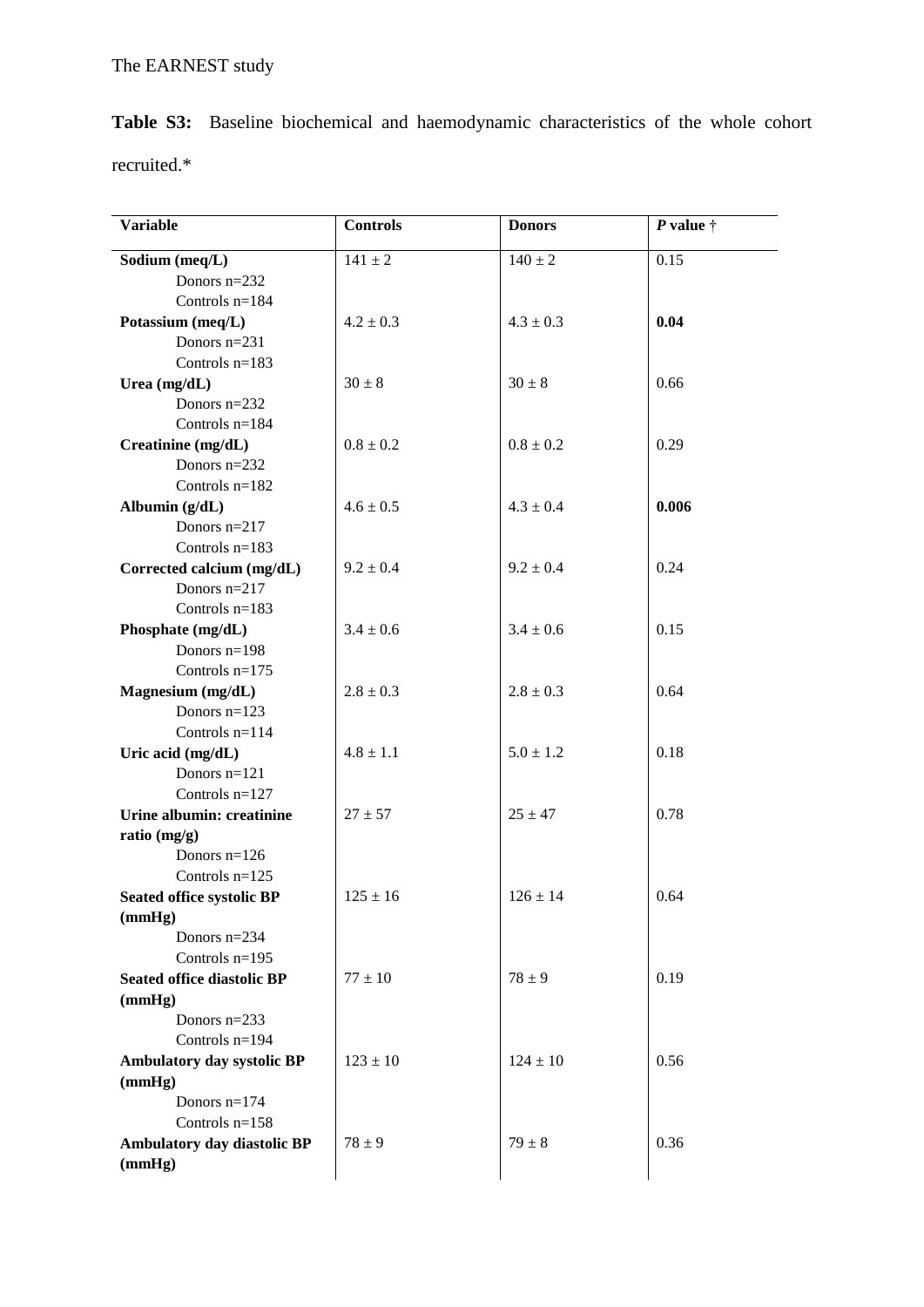| Donors $n=174$<br>Controls $n=158$   |               |               |      |
|--------------------------------------|---------------|---------------|------|
| Ambulatory day heart rate            | $73 \pm 9$    | $74 \pm 11$   | 0.49 |
| (bpm)                                |               |               |      |
| Donors $n=109$                       |               |               |      |
| Controls $n=124$                     |               |               |      |
| Ambulatory night systolic BP         | $111 \pm 12$  | $112 \pm 11$  | 0.74 |
| (mmHg)                               |               |               |      |
| Donors $n=169$                       |               |               |      |
| Controls $n=156$                     |               |               |      |
| Ambulatory night diastolic BP        | $67 \pm 8$    | $67 + 9$      | 0.57 |
| (mmHg)                               |               |               |      |
| Donors $n=169$                       |               |               |      |
| Controls $n=156$                     |               |               |      |
| Central systolic BP (mmHg)           | $110 \pm 16$  | $113 \pm 13$  | 0.04 |
| Donors $n=142$                       |               |               |      |
| Controls $n=148$                     |               |               |      |
| <b>Central diastolic BP</b>          | $75 \pm 10$   | $77 + 8$      | 0.06 |
| (mmHg)                               |               |               |      |
| Donors $n=142$                       |               |               |      |
| Controls $n=148$                     |               |               |      |
| <b>Augmentation index, corrected</b> | $20 \pm 13$   | $23 \pm 15$   | 0.10 |
| for heart rate $(\% )$               |               |               |      |
| Donors $n=140$                       |               |               |      |
| Controls $n=148$                     |               |               |      |
| Adjusted carotid-femoral pulse       | $6.9 \pm 1.3$ | $7.0 \pm 1.4$ | 0.66 |
| wave velocity (m/s)                  |               |               |      |
| Donors $n=200$                       |               |               |      |
| Controls $n=174$                     |               |               |      |

BPM; Beats per minute. BP; Blood Pressure, CI; Confidence interval.

\*447 participants recruited into the study with valid data sets are represented.

† Continuous data are represented as mean ± standard deviation if normally distributed. Independent samples *t*-tests (controls vs. donors) were used to compare variables at baseline between donors and controls.